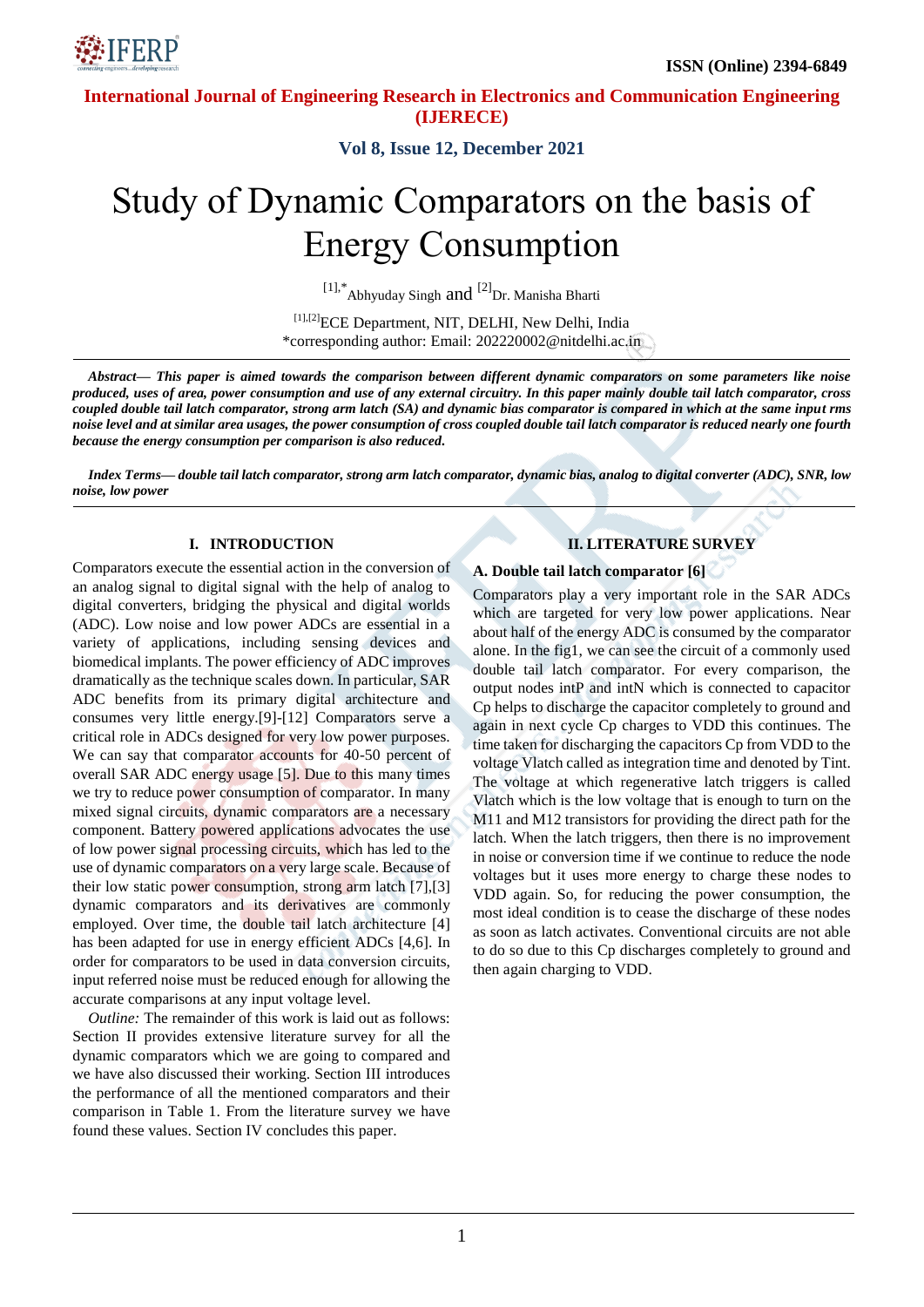

**Vol 8, Issue 12, December 2021**



**Fig.1** Circuit of double tail latch comparator [4]

The working of this type of comparator can be divided into two parts i.e., reset state when the applied clock is low and amplification state when the applied clock is high. In reset state, the transistor M4, M5 is switched on and directly connect the Vdd to the nodes intN, intP which charged them to Vdd. The transistor M3 will be switched off due to this there is no direct connection of Vdd to ground so that the current does not flow from supply to ground. The transistors M17 and M18 switched on and the output nodes of regenerative latch is directly connected to ground hence their values will be reset.

In amplification phase the transistor M4, M5 is switched off and due to this nodes intP, intN stopped charging and cutoff from Vdd. The transistor M3 will be switched on due to this M1 is directly connected to ground which provided a discharge path for the capacitor. The moment at which amplification starts, as M3 is on then the node intN started to quickly get discharged to a low voltage via M1 which is known as voltage drop. The intP node behaves in the same way. Fixed charge required for each node intN and intP is Cp\*VDD and hence the consumption of energy per comparison is 2\*Cp\*VDD^2. Due to this, 70-80 percent of the comparator's overall energy is consumed by the preamplifier.

### **B. Cross coupled double tail latch comparator [1]**

The cross coupled comparator design is shown below in the Fig2. In this architecture there is not change much in comparison to conventional comparator we just modified the preamplifier part and there is no change in regenerative latch part. The modification we have done in the preamplifier is that we have added a cross coupled device near the input differential pair and the transistor used in cross coupled



**Fig.2** Cross coupled double tail latch copmparator[1]

There is not much different in the working of this circuit in reset phase but there are slight changes in the working of amplification phase due to addition of cross coupled device in preamplifier part. In reset phase, transistor M4, M5, M6 and M7 is switched on and directly connects Vdd to nodes intn, intp, N1 and P1 which charged them to Vdd. Transistor M3 will be switched off due to this there is no direct connection of Vdd to ground so that the current does not flow from supply to ground. The transistors M17 and M18 switched on and the output nodes of regenerative latch is directly connected to ground hence their values will be reset. In amplification phase, transistor M4, M5, M6 and M7 is switched off and due to this nodes intp, intn, P1 and N1 stopped charging and cutoff from Vdd. The transistor M3 will be switched on due to this M3 is directly connected to ground which provided a discharge path for the capacitor. This amplification phase on the basis of discharging the capacitor faster can be divided into two subphases named as sub pahse-1 and sub phase-2. The equivalent circuit of first and second sub phase is as shown in the below Fig.3. The moment at which amplification starts, as M3 is on and the gate of M21 is connected to Vdd from node intp, then node N1 began to rapidly discharge to a low voltage via M21 and M3 which is known as voltage drop. The node P1 works in the same manner and get discharged through M22 and M3. M21 and M22 operate as resistors when transistors M1 and M2 are turned on. The voltages at nodes N1 and P1 slowly grow as the voltage at nodes intP and intN, which is controlled by applied input voltage, declines. The Vgs of the input differential pair is changed during the entire operation which is going to reduce the trans-conductance. Rate of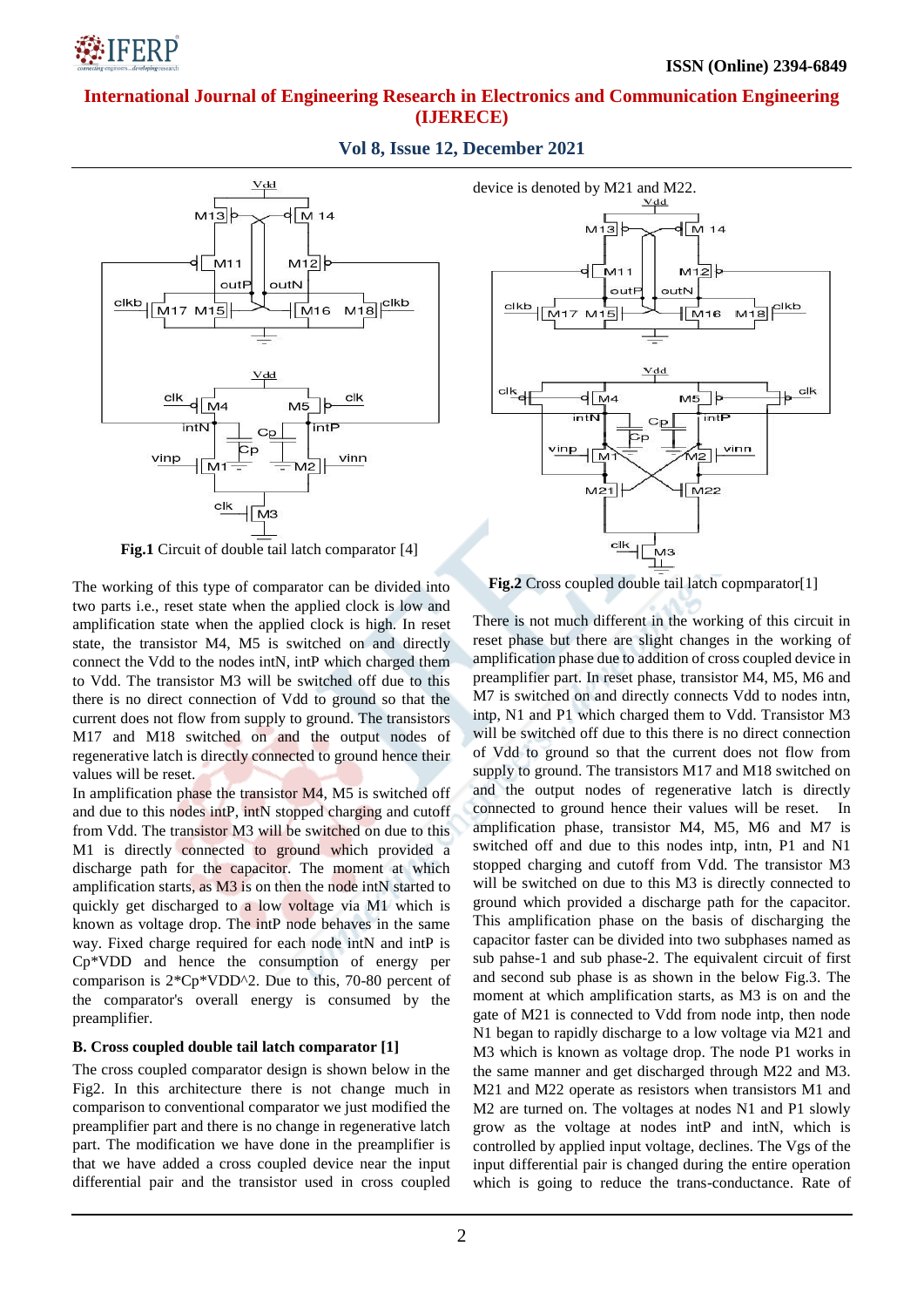

### **Vol 8, Issue 12, December 2021**

reduction of voltages at node intN and intP completely based on the input voltage (applied on differential pair) which we have applied earlier ie. vinp>vinn, due to this the rate of decrement of voltage of the node intn is greater than the node intp. When the node intn gets close to the transistor M22's threshold voltage, the rate of voltage decrement at the node intp slows down, and after a while, the node voltage at intp becomes static as M22 enters the cut off area and turns off altogether.



When the node intp becomes static, the circuit's operation changes. Figure 3 depicts the equivalent circuit for this state. The M22 transistor is turned off in the subphase 2 of amplification state and the M1 and M21 transistors serve as a cascoded current source. When the node voltage of intp stop decreasing that is intp become static, the gate voltage of the M21 transistor is constant. Due to this the node intn discharge at a decreased rate. With the decrease in voltages of the node (intp and intn), we can see that the voltages at node P1 and N1 increase this is due to the increment in the ON resistance of the transistors M21 and M22 when the potential voltages at the gate of M21 and M22 decreases. The working behaviour of the proposed comparator make sure that the intP and intN only decreases to VD1 and VD2 which is greater than ground. This is totally opposite to the conventional comparator in which both nodes entirely discharge to the ground for every comparison [13].

#### **C. Dynamic bias double tail latch comparator [3]**

First to suggest dynamic bias or energy bias is [13] and recently this method is used in some low energy applications. So, the same concept of dynamic bias is used in this comparator so that energy consumption per bit comparison is reduced on a given SNR. The circuit of this comparator is shown in the fig.3.



**Fig.4** Dynamic bias double tail latch comparator [3] The working of this comparator is basically defined in two parts i.e., reset state and comparison state. In the reset state when the applied clock is low then transistor M4 and M5 will be switched on and due to this the node Di- and Di+ will be directly connected to the VDD and hence charged the nodes. When clock is low then M3b is also turned on which connects the node Vcap directly to the ground and Ctail get a discharged through this path. M12 and M13 will be turned on and hence rest the latch. In the comparison phase, when applied clock is high then M3b will be turned off so that the discharge path gets disconnected and M3a will be on so that Ctail is connected to Vs. M4 and M5 will be switched off in this phase due to this Di- and Di+ nodes are started to getting discharged through capacitor Cp which in turn charges the capacitor Ctail. Due to charging the capacitor Ctail the Vcap node is also charged due to this the input differential pair is dynamically biased. The gate source voltage of M1/M2 began to decline as the Vcap increased and this will happen till it reaches the first point of quenching  $Vs= min$ (vinp-Vth1, vinn-Vth2). When we reach this point then any one of the transistors in between M1 and M2 will be turned off and its drain voltage will cease dropping but the other transistor continues to discharge till we achieved the second point of quenching Vs= max (vinpVth1, vinn- Vth2).

This is the difference from the comparator using double tail latch because in this the drain of both the transistor completely discharges to ground for every comparison. The voltage VD1/VD2 at Di+/Di- nodes the amount of charge transferred to Ctail during the comparison time determines the dynamic bias comparator's end-of-comparison state. Hence the energy consumption of dynamic bias for per comparison is  $2*Cp*Vdd^2-Cp*Vdd$  (VD1+VD2) which is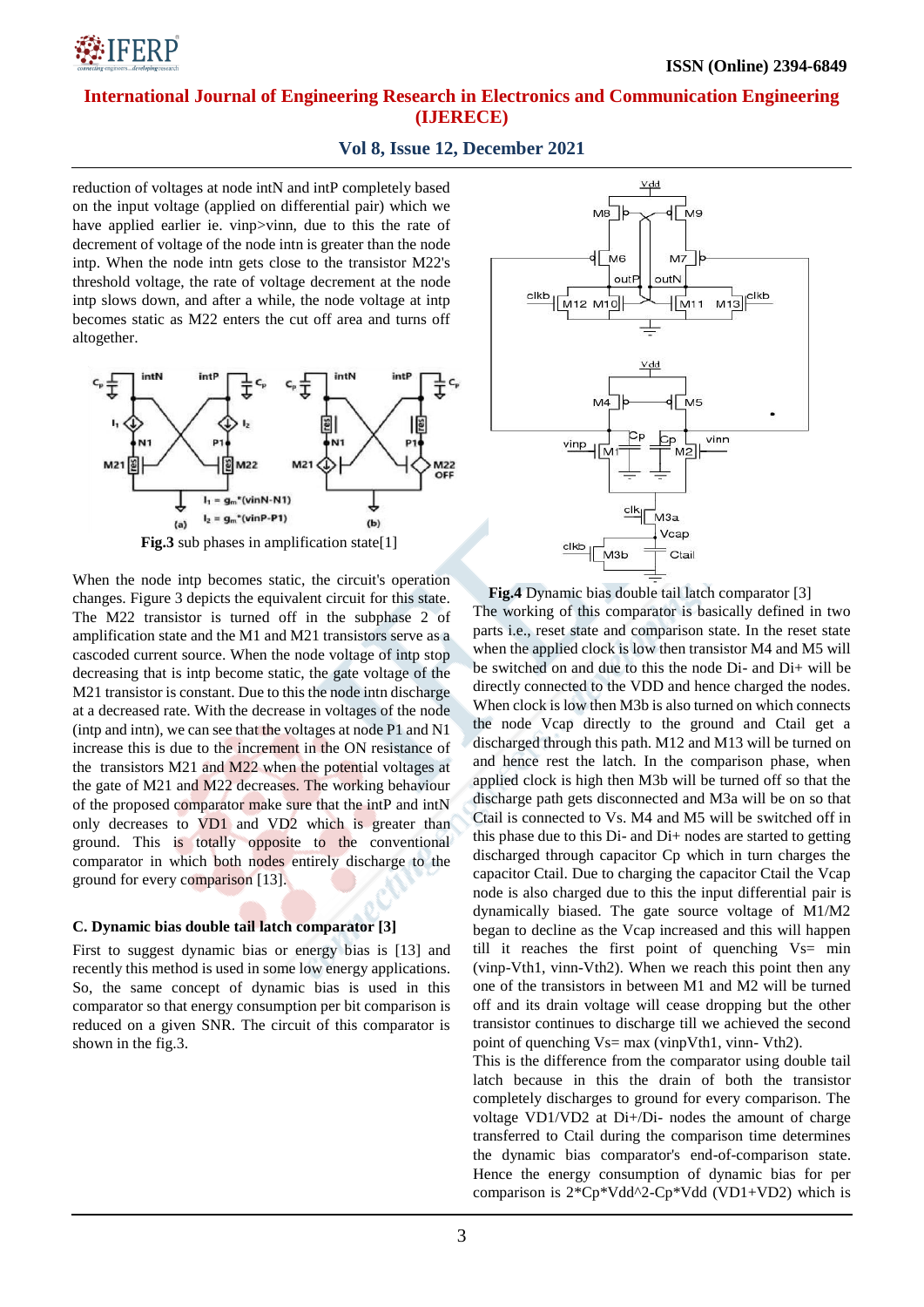

## **Vol 8, Issue 12, December 2021**

less than the energy consumption 2\*Cp\*Vdd^2 in double tail latch comparator.

# **D. Classic strong-arm latch**

A comparator is made up of a latch and pre amplifier. By reducing the static current, dynamic comparators, which replace traditional preamplifiers with dynamic integrator-based ones, save energy. The SA latch comparator shown in fig.5 is first one in this category and one that is commonly utilized. The strong-arm latch has a high energy economy and its comparison speed is very fast because of the built-in regenerative latch and dynamic pre-amplifier, making it ideal for energy constrained applications [14].





The above shown fig is conventional SA latch. The working can be classified into two states which are latch regeneration sate and integration state. The two states can be divided by switching on the cross coupled pair of pmos. The comparator acts as a dynamic integrator throughout the integration phase. On the integration capacitor Cx, integration of input signal takes place on a continuous basis. M3 and M4 is gradually turned on during the integration procedure. The comparator enters the latch phase when the output nodes fall below (Vdd-Vthp), where Vthp is the M5/M6 threshold voltage. During this phase, positive feedback supplies gain that grows quickly and dominates the comparator's behavior.

### **III. PERFORMANCE ANALYSIS**

In this paper we have discussed about different dynamic comparators and the energy consumption per comparison. From the above working and energy consumption we can see that there is only dynamic bias comparator uses external capacitor and other comparators uses their internal circuitry. In cross coupled comparator there is a cross coupled device which is added to preamplifier due to this there is slight increase in the circuit's surface area. But it helps in the reduction of energy consumption per comparison. On the basis of extensive literature survey, we have drawn some data for above mentioned comparators which we have written in

|  | the table 1. |  |
|--|--------------|--|
|--|--------------|--|

**Table 1** Performance and Comparison summery in between Dynamic Comparators

|              | Solid<br>state     |        | ESSCIRC, |        | VLSI,     |
|--------------|--------------------|--------|----------|--------|-----------|
|              | circuit, $2020(1)$ |        | 2017(3)  |        | 2019      |
|              |                    |        |          |        | (4)       |
| Architectur  | Cross              | Doubl  | Dynami   | Doubl  | Strong-ar |
| e            | couple             | e tail | c bias   | e tail | m         |
|              | d                  |        |          |        |           |
| Process      | 65                 | 65     | 65       | 65     | 180       |
| (nm)         |                    |        |          |        |           |
| Supply (V)   | 1                  | 1      | 1.2      | 1.2    | 1.2       |
| Noise        | 220                | 210    | 400      | 450    | 62        |
| $(\mu Vrms)$ |                    |        |          |        |           |
| Energy (pJ)  | 0.192              | 0.26   | 0.034    | 0.088  | 4.1       |
| Clock        | 25                 | 25     | 25       | 25     |           |
| (MHz)        |                    |        |          |        |           |
| of<br>Use    | No.                |        | Yes      |        |           |
| additional   |                    |        |          |        |           |
| capacitors   |                    |        |          |        |           |
| Increase in  | 6.7                |        | 38.8     |        |           |
| Area $(\%)$  |                    |        |          |        |           |

As we can see from the above table that when we try to stop the complete discharging operation of capacitors then the energy consumption per comparison is reduced. When we use any external component for partial discharge of capacitor the area increased so for low area operation try to minimize the use of any external circuitry.

### **IV. CONCLUSION**

As we all know when we try to reduce one parameter then other parameter increases so when we try to use comparator on very low noise level the energy consumption increases which is not very beneficial. So, we have to control both the parameters. As we can see from the table 1 there is comparison in between all the mentioned comparator architectures and from there we can conclude that we can use cross coupled dynamic latch comparator at low energy level for lower power consumption while using very low area. There is near about 30% reduction in the power consumption for every comparison. This type of comparator can be used for low power application and can also be used where we need both low power and less area.

### **REFERENCES**

- [1] Subhash Chevella, Daniel O'Hare and Ivan O'Connell, "A Low Power 1V Supply Dynamic Comparator", IEEE Solid-State Circuits Letters (Volume: 3), 15 July 2020, DOI**:**  v10.1109/LSSC.2020.3009437
- [2] B. Razavi," The StrongARM Latch [A Circuit for All Seasons]", in IEEE SSC Magazine, vol. 7, no. 2, pp. 12-17, Spring 2015.
- [3] H. S. Bindra, C. E. Lokin, A.-J. Annema, and B. Nauta, "A 30fJ/comparison dynamic bias comparator," in Proc. 43rd